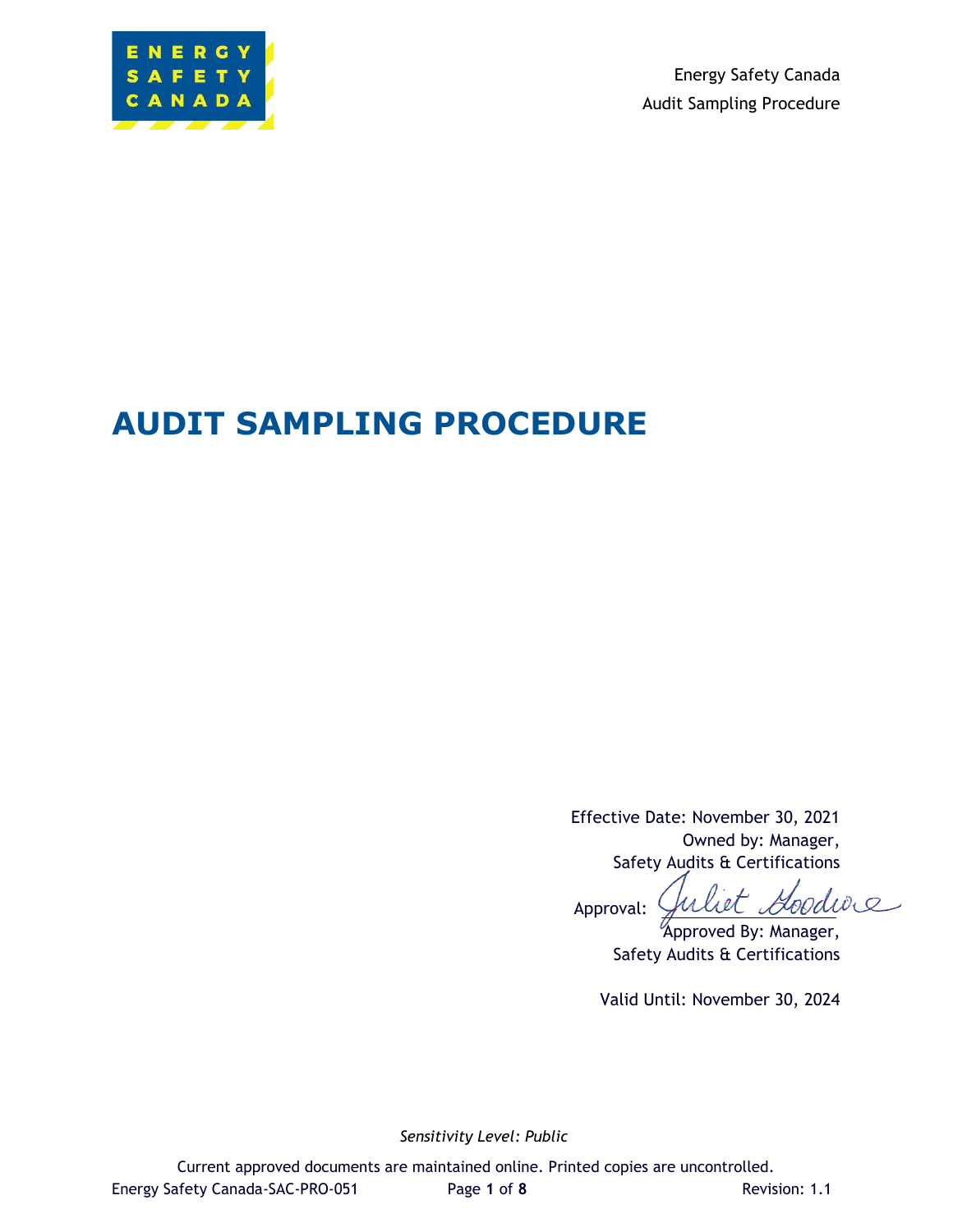

#### <span id="page-1-0"></span>**SUMMARY OF CHANGES**

This Summary shows:

- All changes from last approved and published document
- The location within the document where the changes have been made

| <b>Version</b> | Date                 | Author(s)      | <b>Revision Notes</b>                                                                                                                                                                               |
|----------------|----------------------|----------------|-----------------------------------------------------------------------------------------------------------------------------------------------------------------------------------------------------|
| 1.0            | December 05,<br>2018 | Melissa Mass   | This is the first revision of the<br>Audit Sampling Procedure. This<br>revision brings the Procedure<br>template into alignment with the<br>templates used by the Governing<br>Documents Framework. |
| 1.1            | November 30,<br>2021 | Juliet Goodwin | 3 Year Review                                                                                                                                                                                       |

Requirements changed in the new revision will be identified with a revision triangle beside it.

#### <span id="page-1-1"></span>**SUMMARY OF REVIEWERS**

The following people were involved in the review of this Procedure.

| <b>Name</b>    | <b>Position</b>                           |
|----------------|-------------------------------------------|
| Juliet Goodwin | Manager, Safety Audits and Certifications |
| <b>SME</b>     | <b>SA&amp;C Team</b>                      |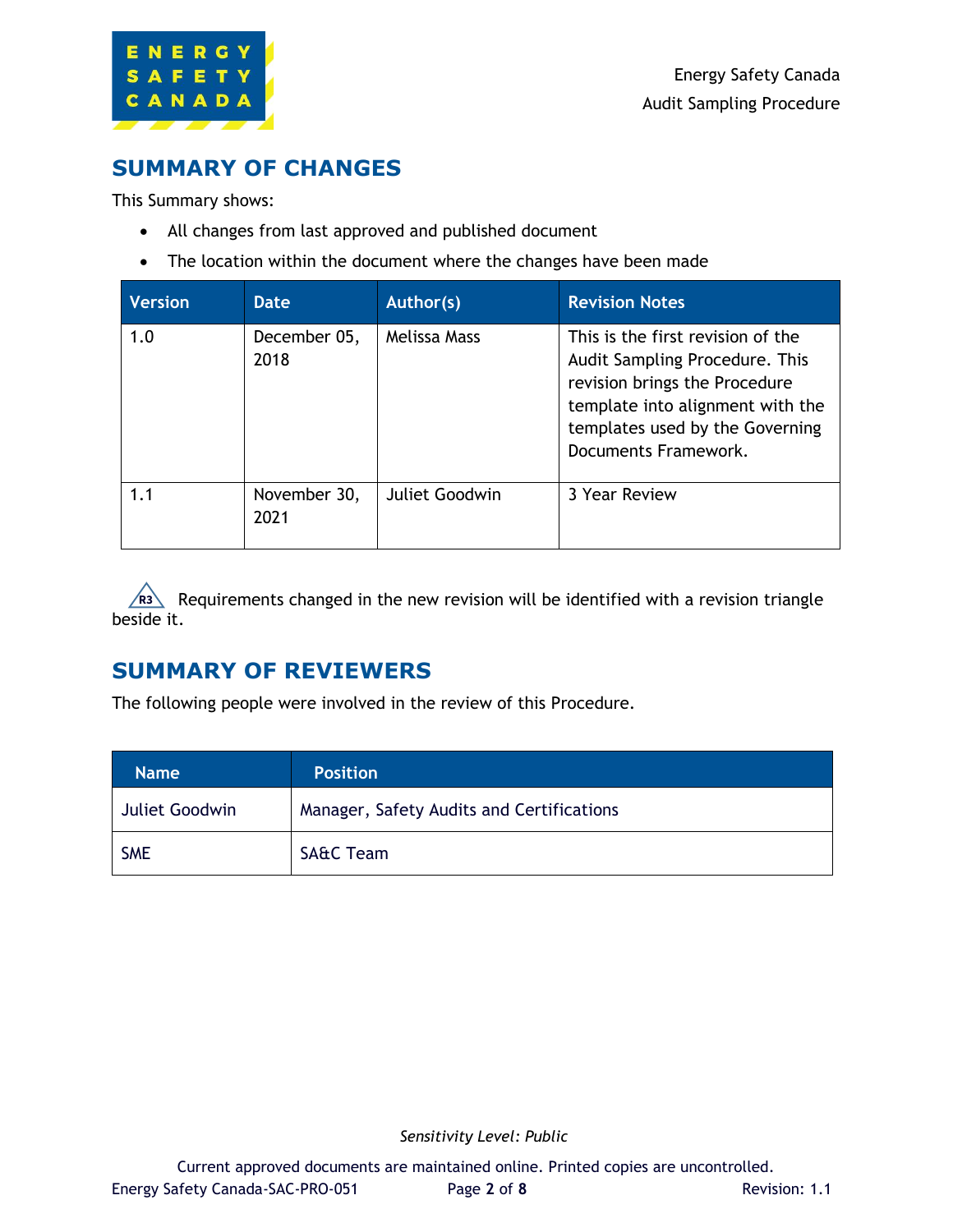

### **CONTENTS**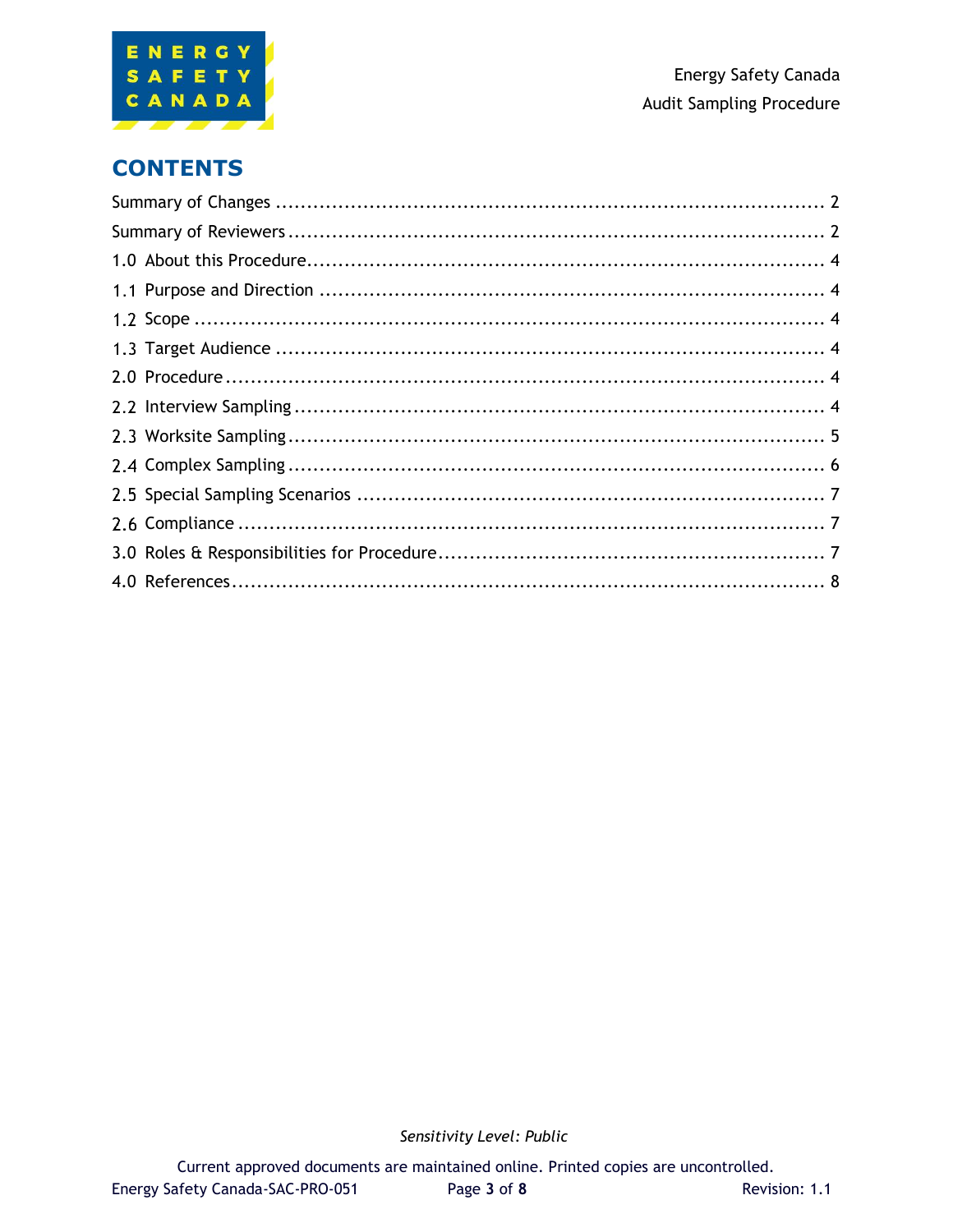

### <span id="page-3-0"></span>**1.0 ABOUT THIS PROCEDURE**

<span id="page-3-1"></span> $1.1$ Purpose and Direction

This procedure sets out the factors that must be considered in developing representative samples for audit interviews and work site sampling. This also stipulates minimum interview and work site sampling standards required to meet Energy Safety Canada's audit standards.

<span id="page-3-2"></span> $1.2$ Scope

It is important that the auditor conducts employee interviews and work site sampling that sufficiently represent the employer's workforce and operations covered by the scope of the audit.

All audits completed for certification or maintenance of Certificate of Recognition (COR), Small Employer Certificate of Recognition (SECOR) or Medium Employer Certificate of Recognition (MECOR) must be completed using the same basic auditing principles and standards in order to ensure the integrity of the audit process and the credibility of audit results.

<span id="page-3-3"></span> $1.3$ Target Audience

The target audience for this document is all Energy Safety Canada personnel in any work location. This includes Employers, Auditors and applicable governing bodies.

### <span id="page-3-4"></span>**2.0 PROCEDURE**

- 2.1.1 At the time of audit registration, auditors may be required to provide a sampling plan to ensure that sampling requirements are met. This plan must be provided for the following scenarios:
	- Team audits.
	- Site-Specific audits.
	- Audits conducted on large and/or complex operations, as detailed in this procedure.
- <span id="page-3-5"></span> $2.2<sub>2</sub>$ Interview Sampling
- 2.2.1 When selecting their interview sample, auditors must use representative sampling that reflects both the size and complexity of the organization being audited. Interviewees should not be selected based on availability or knowledge of the health and safety systems. To be representative, the interview sample must include employees from:
	- All departments.
	- All shifts.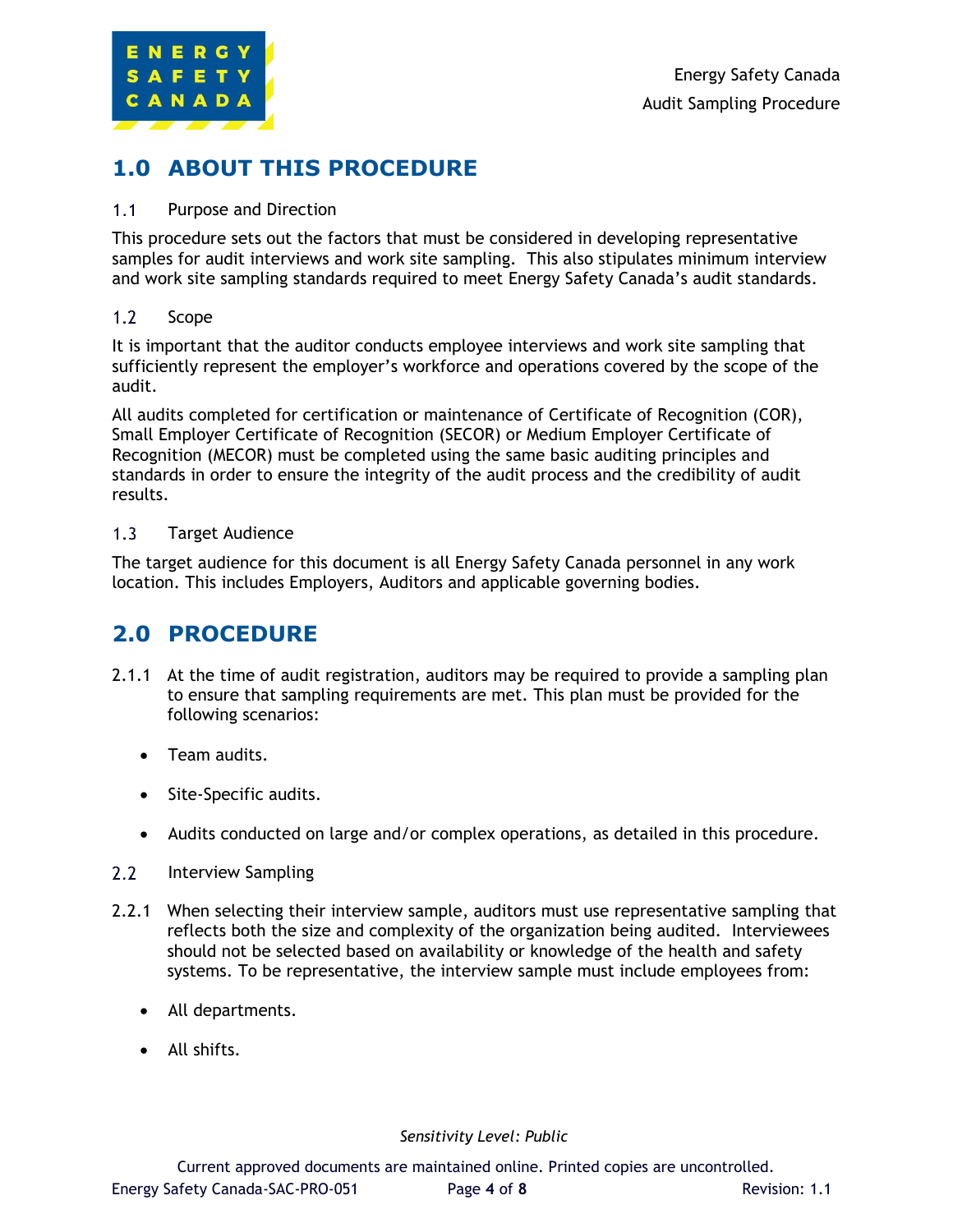

- All employee levels (include a cross section from every staffing level including senior and middle management, supervisors, and workers, including contract, part time, and casual employees).
- All types of work (if the audit covers multiple provinces, WCB accounts and/or industry codes or classification units, include personnel from each of these).
- A representative number of work sites
- Company history (if the company has been through a recent reorganization or restructuring, include both "old" and "new" parts of the company).
- 2.2.2 The minimum number of interviews that must be conducted is determined by an employer's total number of employees within all WCB accounts, and/or industry codes or classification units being audited, and not by the number of work sites visited.
- 2.2.3 The minimum number of interviews based on the total number of employees can be found in [SAC-GDL-004.](https://www.energysafetycanada.com/EnergySafetyCanada/media/ESC/COR/Audit_Worksite_and_Interview_Sampling.pdf)
- 2.2.4 The auditor may be required to exceed the minimum number of interviews based on the total number of employees in order to meet all the sampling requirements listed in 2.1.
- 2.2.5 The auditor selects the interviewees prior to starting the audit and provides a schedule to the employer. The auditor may refine this list during the course of the audit.
- 2.2.6 Interviews may be carried out face-to-face by the auditor or via remote means. One exception would be where mandated by the governing body (i.e. during a Pandemic).
- 2.2.7 The use of interview questionnaires is not approved for Energy Safety Canada audits.
- 2.2.8 Virtual or telephone interviews cannot be used as a substitute for a work site visit required to meet representative work site sampling.
- <span id="page-4-0"></span> $2.3$ Worksite Sampling
- 2.3.1 The auditor is required to provide a sampling plan during audit registration that includes a proposed sampling plan if auditing large and/or complex operations.
- 2.3.2 Work site sampling must be representative of the overall operations covered by the scope of the audit. To determine representative work site sampling auditors must, as a minimum, consider the following criteria:
	- All activities under applicable WCB account(s) and industry code(s) or classification unit(s).
	- Work site size differences.
	- The diversity of work conditions from one work site to another.

#### *Sensitivity Level: Public*

Current approved documents are maintained online. Printed copies are uncontrolled. Energy Safety Canada-SAC-PRO-051 Page **5** of **8** Revision: 1.1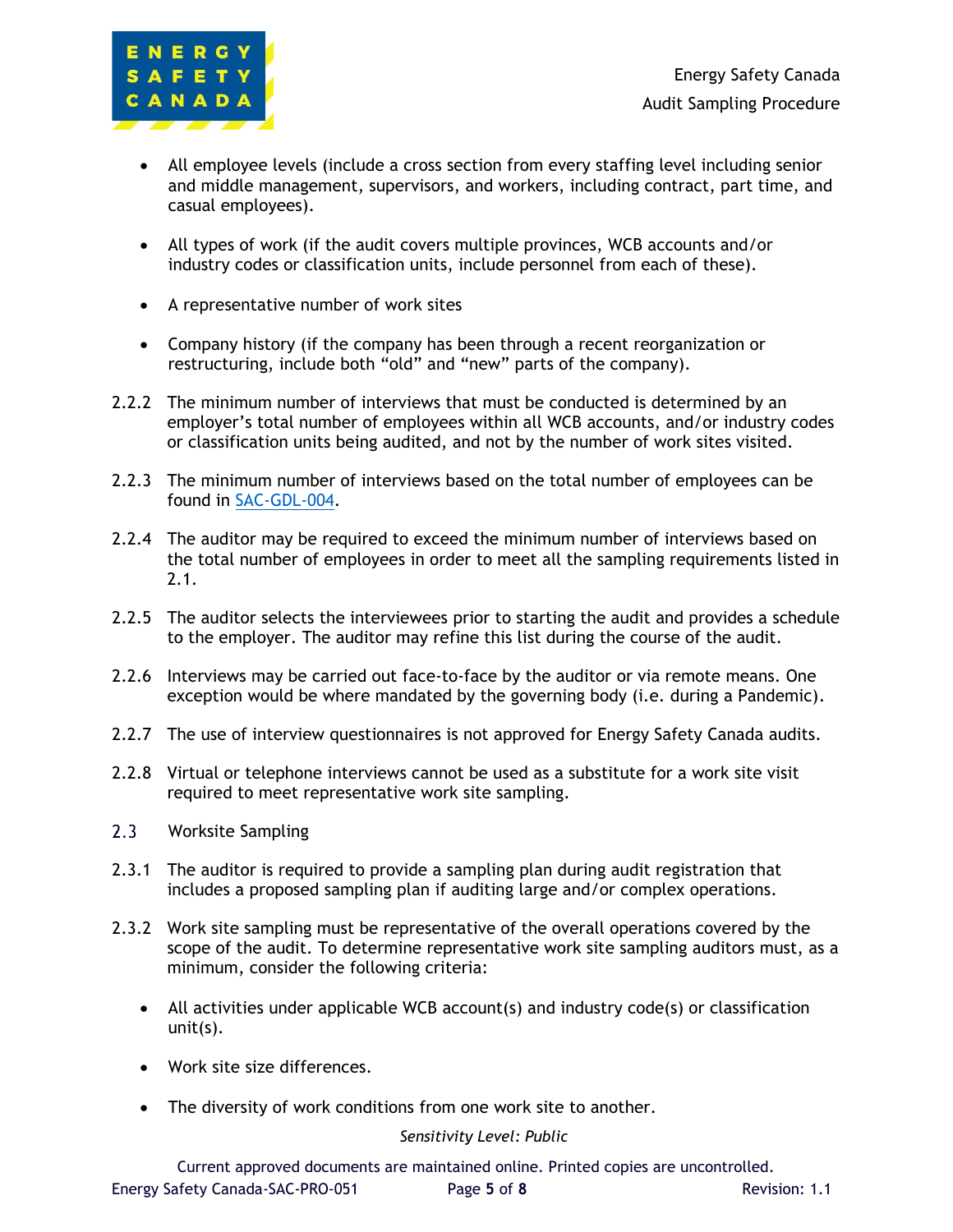

- The location of the work sites.
- The minimum number of work sites to be sampled as required by the governing bodies.
- For multi-jurisdictional audits, work site sampling must include all provinces.
- 2.3.3 Employers with 3 to 30 fixed manned sites, where employees are stationed on an ongoing basis, must include all work sites as part of the audit scope over the course of the 3-year audit cycle.
- 2.3.4 Unless they are including all work sites as part of their certification audit, an employer with more than 2 sites cannot use the same combination of sites for COR certification that were audited for the previous certification.
- 2.3.5 An employer with more than 2 work sites must include their main office or shop in each province as part of the work site sample every year. If an employer has 2 main offices/shops in a province, each main site should be included as part of the audit scope every other audit year.
- <span id="page-5-0"></span> $2.4$ Complex Sampling
- 2.4.1 If an employer's audit scope is larger than 30 sites, the employer/auditor must consult with Energy Safety Canada to determine the representative sampling by completing a sampling plan. Energy Safety Canada may consult with the applicable governing bodies to determine an appropriate sampling methodology for these employers.
- 2.4.2 In cases where the activities (conditions, location, type of work, work site size, number of employees, etc.) inside the employer's scope of operations are not consistent across sites, multi-site audits may require a sampling of more than the minimum number of work sites to be representative. Employers/auditors should consult Energy Safety Canada to determine adequate work site selection.
- 2.4.3 Employers may have employees who perform work at temporary work sites. These can include field sites, mobile equipment, or motor vehicle fleets (e.g. commercial vehicles). Such activities must be considered as individual work sites and be accounted for under the total number of work sites.
- 2.4.4 Where there is potential for more than 30 of these types of work sites, the auditor must contact Energy Safety Canada for guidance and submit a sampling plan.
- 2.4.5 Employer-owned work sites which may be intermittently visited or serviced by workers but where employees are not stationed on an on-going basis, must be included in the scope of the audit if applicable to the WCB account and industry code(s) or classification unit(s) being audited.
	- There is no minimum sampling requirement for these work sites. Employers/ auditors must determine appropriate sampling through submission of a sampling plan.

*Sensitivity Level: Public*

Current approved documents are maintained online. Printed copies are uncontrolled. Energy Safety Canada-SAC-PRO-051 Page **6** of **8** Revision: 1.1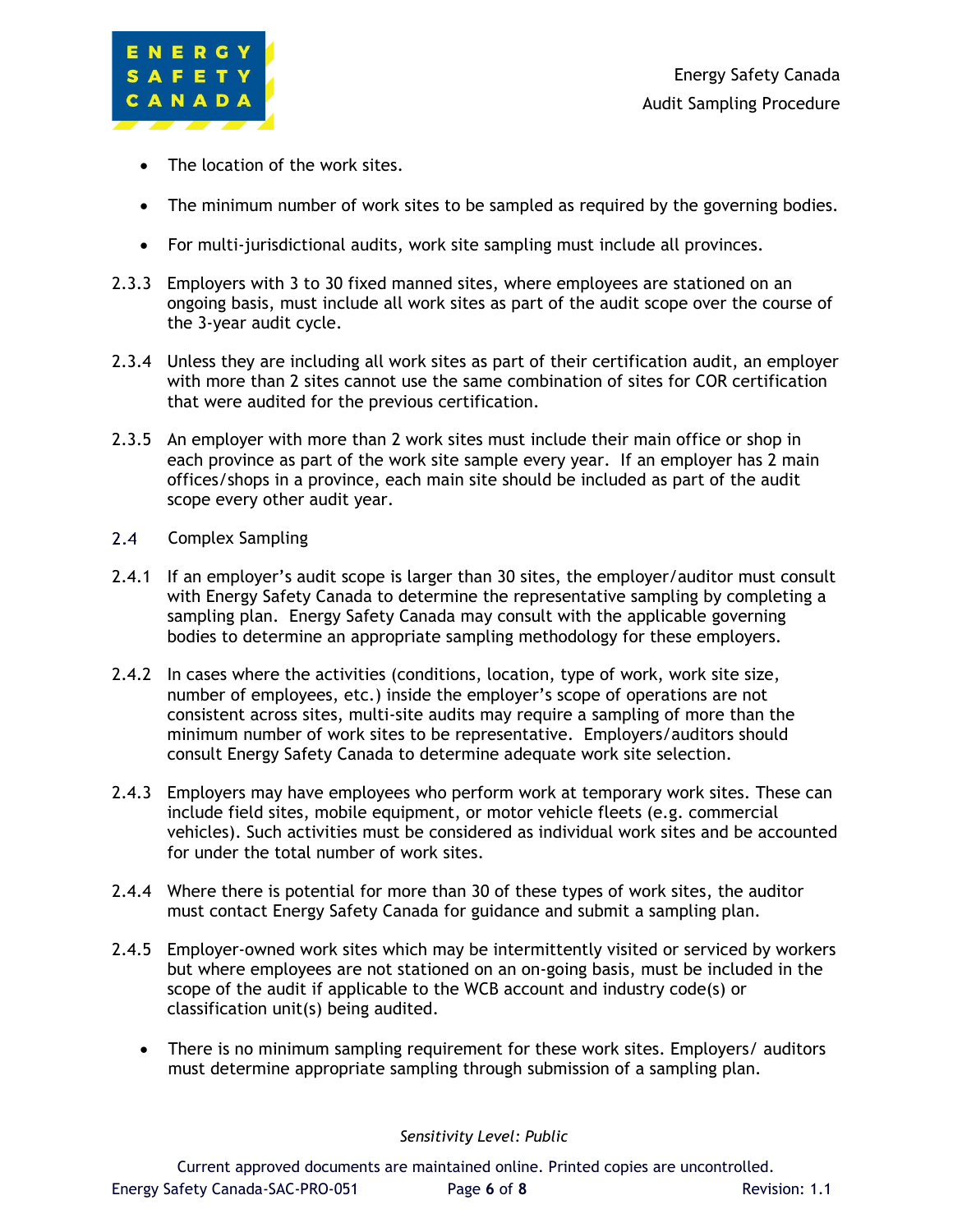

- <span id="page-6-0"></span> $2.5$ Special Sampling Scenarios
- 2.5.1 Special sampling guidelines apply where staffing agencies (under industry codes 86906 and 86911) provide temporary labour for another employer's operation.
	- Site observations must be conducted where possible but are not subject to minimum site-sampling requirements. Sites should be selected based on level of risk.
- 2.5.2 Temporary employees of a staffing agency that are sent to off-site locations to work for another employer should be categorized separately inside the auditor's sampling table (i.e. the total number of temporary employees and the number of sampled temporary employees should be listed as a separate category of employee inside the auditor's sampling table).
- 2.5.3 Interview sampling for these temporary staffing agency employees is calculated in addition to the minimum required for the sampling of permanent staffing agency employees. The number of temporary employees sampled must be at least equivalent to the number of permanent agency employees sampled.
- 2.5.4 Interviews of temporary workers will focus on orientations, emergency response, hazard assessment, job-specific training provided, right to refuse unsafe work, PPE, injury reporting, SDS and WHMIS. A separate set of interview questions may be provided. Any findings specific to temporary staffing agency workers must be documented inside auditor notes.
- <span id="page-6-1"></span> $2.6$ **Compliance**
- 2.6.1 The auditor must report and demonstrate compliance with the above sampling standards by tracking their interviews and all work sites (visited and not visited) within the Energy Safety Canada COR Audit Protocol report.
- 2.6.2 Energy Safety Canada will confirm compliance with the interview and work site sampling standards through the audit quality assurance (QA) review process.
- 2.6.3 An audit cannot pass Energy Safety Canada's audit QA review process if it does not comply with the interview and work site sampling standards.

#### <span id="page-6-2"></span>**3.0 ROLES & RESPONSIBILITIES FOR PROCEDURE**

| Auditor | $\circ$ Conducts sufficient employee interviews and work site sampling<br>as per the above policy and procedure<br>• Contacts Energy Safety Canada for guidance and submits a<br>sampling plan prior to the start of the audit, as required in the |
|---------|----------------------------------------------------------------------------------------------------------------------------------------------------------------------------------------------------------------------------------------------------|
|         | above policy and procedure<br>$\circ$ Communicates with Energy Safety Canada any changes to the<br>approved sampling plan during the course of the audit                                                                                           |